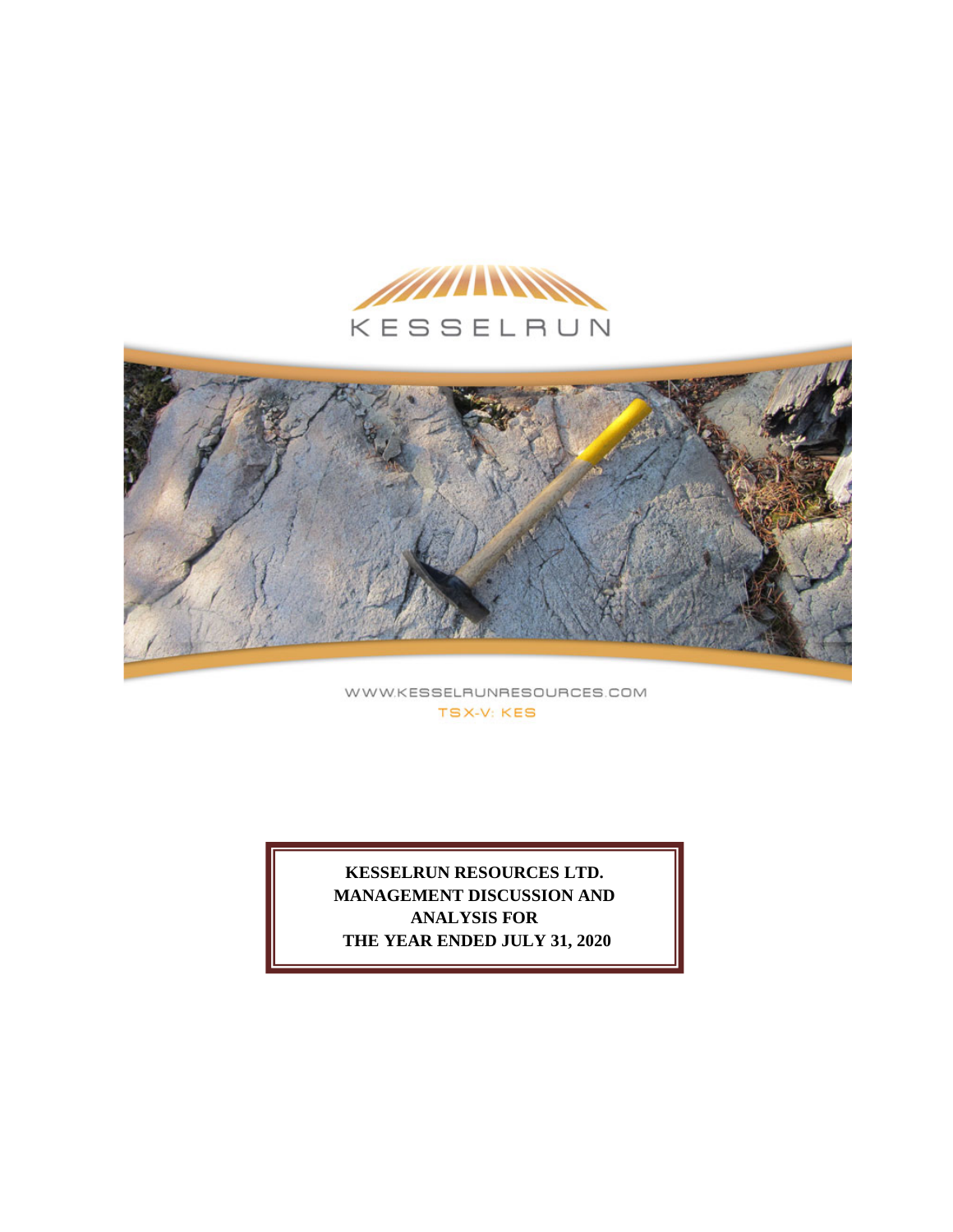

# **INTRODUCTION**

The following Management Discussion and Analysis ("MD&A") of Kesselrun Resources Ltd. (the "Company" or "Kesselrun"), has been prepared by management, in accordance with the requirements of National Instrument 51-102 as of November 30, 2020, and should be read in conjunction with audited financial statements for the year ended July 31, 2020, and the related notes contained therein which have been prepared under International Financial Reporting Standards ("IFRS"). The information contained herein is not a substitute for detailed investigation or analysis on any particular issue. The information provided in this document is not intended to be a comprehensive review of all matters and developments concerning the Company. The Company is presently a "Venture Issuer" as defined in National Instrument 51-102. Additional information relevant to the Company's activities can be found on SEDAR at www.sedar.com and the Company's website at http://www.kesselrunresources.com.

All financial information in this MD&A has been prepared in accordance with IFRS and all dollar amounts are quoted in Canadian dollars, the reporting and functional currency of the Company, unless specifically noted.

### **FORWARD-LOOKING STATEMENTS**

This MD&A contains certain forward-looking statements and information relating to the Company that are based on the beliefs of the Company's management as well as assumptions made by and information currently available to the management. When used in this document, the words "*anticipate*", "*believe*", "*estimate*", " *expect*" and similar expressions, as they relate to the Company or its management, are intended to identify forward-looking statements. This MD&A contains forward-looking statements relating to, among other things, regulatory compliance, the sufficiency of current working capital, the estimated cost and availability of funding for the continued exploration and development of the Company's exploration properties. Such statements reflect the current views of the management with respect to future events and are subject to certain risks, uncertainties and assumptions. Many factors could cause the actual results, performance or the Company's achievements to be materially different from any future results, performance or achievements that may be expressed or implied by such forward-looking statements.

#### **COMPANY OVERVIEW**

#### **Background**

Kesselrun is a Canadian mineral exploration company based in Thunder Bay, Ontario. The Company's principal focus is its Bluffpoint property ("Bluffpoint"), comprising of 280 mining claims covering approximately 8,857 hectares located in Bluffpoint Lake Township, with portions extending into the townships of Lawrence Lake, Napanee Lake and Barker Bay in the Kenora Mining Division of Northwestern Ontario, and its Huronian Property, covering 290 contiguous unpatented mining claims plus four patented mining claims totaling approximately 5,160 hectares located in Moss Township, Thunder Bay Mining Division, Ontario. The Company does not have any assets or mineral properties that are in production.

The Company was incorporated on May 18, 2011, pursuant to the Business Corporations Act, British Columbia, and was a capital pool company ("CPC") under the TSX Venture Exchange ("TSX-V") Policy 2.4. On July 18, 2012, the Company completed its qualifying transaction by entering into an option agreement to acquire 100% interest in Bluffpoint property and changing its name to "Kesselrun Resources Ltd."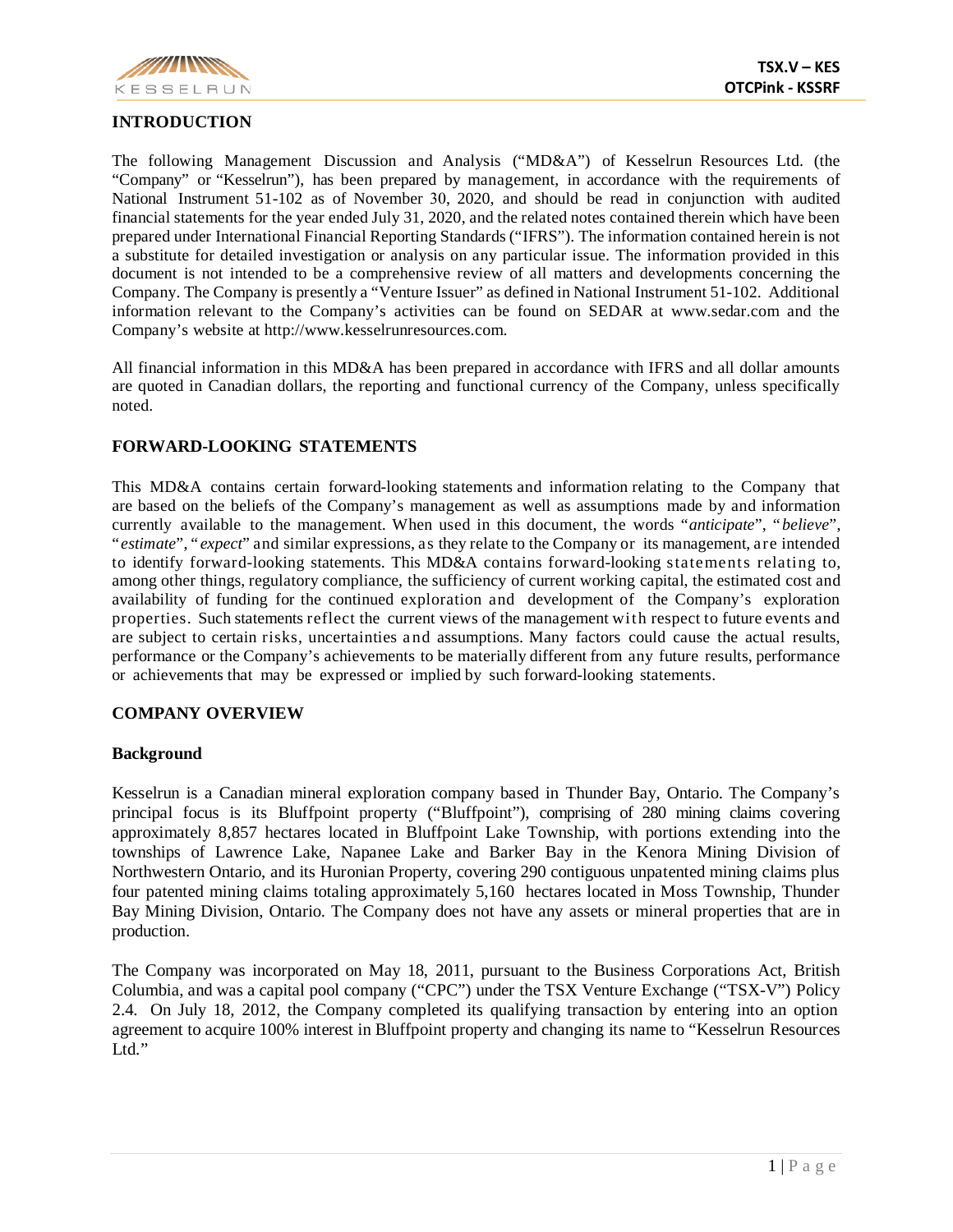

# **EXPLORATION PROJECTS**

As of the date of this MD&A the Company's interest in exploration and evaluation assets consists of the Bluffpoint Property and the Huronian Property (Figure 1).



**Figure 1. Project Locations**

|                                     | <b>Bluffpoint Property</b>  | <b>Huronian Property</b>                             |
|-------------------------------------|-----------------------------|------------------------------------------------------|
| Area (ha)                           | 8,857                       | 5,160                                                |
| <b>Boundary Mining</b><br>Claims    | 11                          | 99                                                   |
| <b>Single Cell Mining</b><br>Claims | 269                         | 191                                                  |
| <b>Total Mining Claims</b>          | 280                         | 290                                                  |
| <b>Mining Patents</b>               |                             | $\overline{2}$                                       |
| $Mining + Surface$<br>Patents       |                             | 2                                                    |
| <b>Total Patents</b>                |                             | $\overline{4}$                                       |
| Township/Area                       | <b>Bluffpoint Lake Area</b> | Moss Township, Nelson Lake<br>Area, Powell Lake Area |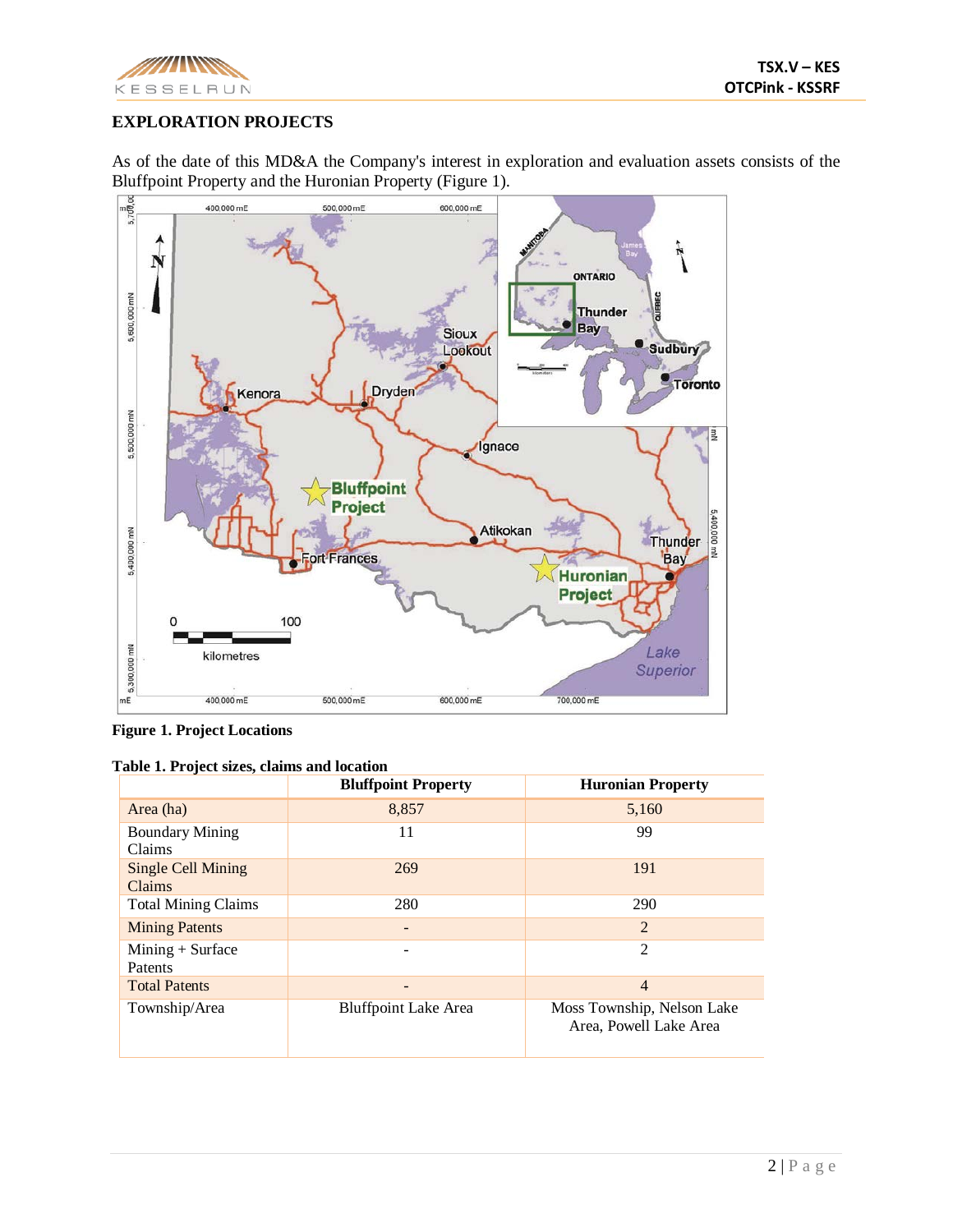

### **BLUFFPOINT PROPERTY**

## **Location and General Description**

The Bluffpoint Property is located in the Bluffpoint Lake Area in the Kenora Mining Division of Northwestern Ontario, approximately 60 km north of the town of Fort Frances and 80 km southwest of the town of Dryden. The property is centred on UTM NAD 83 Zone 15N 472,000 m E, 5,448,000 m N within NTS Map Sheet 52F/03. The Bluffpoint Property is approximately 8,857 hectares in size and comprised of 11 boundary cell mining claims and 269 single cell mining claims. The Bluffpoint Property is owned 100% by the Company subject to various net smelter returns royalties.

The Bluffpoint Property is situated in the Pipestone-Cameron-Manitou Greenstone Belt and the Lawrence Lake Batholith located in the Wabigoon Subprovince of the Archean Superior Province. The Bluffpoint Property hosts two distinct styles of gold mineralization; granitic hosted and greenstone hosted gold. The granitic hosted gold mineralization has been the focus of the majority of the Company's exploration activities centred around Northern, Homestake and Southern zones.

## **Acquisition**

On March 31, 2012, the Company entered into Property Option Agreement (the "Option Agreement") with Michael Thompson (the "Initial Optionor") to acquire up to a 100% interest in 56 mining claims covering 11,408 hectares located in Bluffpoint Lake Township, with portions extending into the townships of Lawrence Lake, Napanee Lake and Barker Bay in the Kenora Mining Division of Northwestern Ontario (the "Bluffpoint Property").

The original Option Agreement contained two options. The first option allowed the Company to acquire a 60% undivided interest in the Bluffpoint Property by issuing 4,000,000 common shares and paying the Initial Option \$200,000 within a two-year period. The second option allowed the Company to acquire a further 40% interest in the Bluffpoint Property by making an additional payment of \$200,000 and issuing 2,000,000 common shares.

On April 30, 2013, in a private transaction, the Initial Optionor assigned 2/3's of his interest in the Option Agreement to Caitlin Jeffs and Neil Pettigrew (collectively referred to hereafter as the "Optionors").

On April 30, 2013, the Optionors and the Company agreed to amend the Option Agreement reducing the cash payment and share issuance requirements for the Company to earn a 100% interest in the Bluffpoint Property. As per amended Option Agreement, the Company was granted an exclusive right to acquire 100% interest in Bluffpoint Property by paying an additional \$200,000 and issuing an additional 2,000,000 common shares to the Optionors. The option was exercised on September 24, 2013, upon receiving an approval from TSX Venture Exchange.

The Bluffpoint Property is subject to a net smelter returns royalty (the "NSR") payable to the Optionors equal to a 2.0% NSR, of which 1.0% may be purchased by the Company at any time for the payment of \$1,000,000; leaving the Optionors with a final 1.0% NSR. If the Optionors decide to dispose of the remaining 1.0% NSR, the Company shall have the first right of refusal to acquire that remaining 1% NSR on the same terms and conditions that the Optionors propose to dispose of their NSR. If the Optionors propose to dispose of their NSR, the Optionors shall deliver to the Company written notice of the Optionors' intention to dispose of their NSR and the terms of the proposed disposition.

During Fiscal 2019, the Company acquired an additional 96 units, approximately 3,210 hectares in size. Subsequent to July 31, 2020, the Company acquired an additional 65 units, approximately 1,040 hectares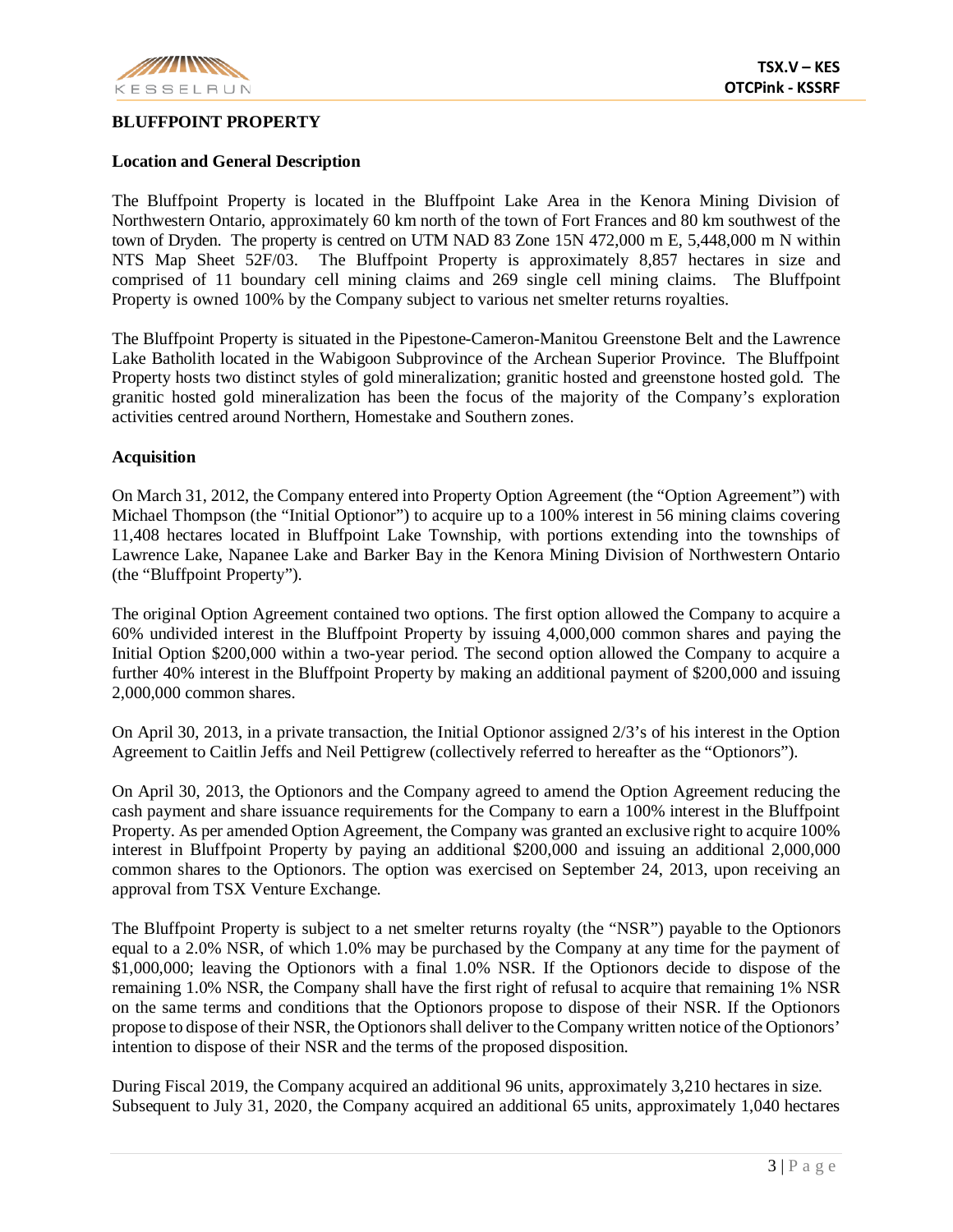

in size. The new claims were acquired in the names of Michael Thompson, the CEO of the Company, and Caitlin Jeffs, a director of the Company, who are holding these claims for the benefit of the Company**.**

As part of the maintenance of the Bluffpoint Property, the Company may stake additional claims adjacent to its Bluffpoint Property, or allow some of the claims, with least geological potential not warranting further development, to expire.

### **Exploration Activities**

### *Bluffpoint Exploration Activities Summary*

2012 – 2015 Mapping, soil sampling, overburden stripping and drilling. 2016 – 2017 Mapping, overburden stripping. 2018 - 2020 no exploration work conducted.

### **Bluffpoint Property Acquisition and Exploration Costs**

#### **Table 2. Bluffpoint Property acquisition and exploration costs**

|                                          | <b>July 31, 2020</b> |         | <b>July 31, 2019</b> |         |
|------------------------------------------|----------------------|---------|----------------------|---------|
| Balance, beginning                       |                      | 659,553 | $\mathcal{S}$        | 653,415 |
| Acquisition costs during the period<br>- |                      |         | 5,760                |         |
| Deferred exploration expenditures:       |                      |         |                      |         |
| Claim maintenance                        |                      | -       |                      | 378     |
| Balance, ending                          |                      | 659,553 |                      | 659,553 |

### **HURONIAN PROPERTY**

#### **Location and General Description**

The Huronian Property is located in Moss Township and the Nelson Lake and Powell Lake Areas in the Thunder Bay Mining Division of Northwestern Ontario, approximately 100 km west of the city of Thunder Bay. The property is centred on UTM NAD 83 Zone 15N 665,000 m E, 5,380,000 m N within NTS Map Sheet 52B/10. The Huronian Property is approximately 5,160 hectares in size and comprised of 99 boundary cell mining claims, 191 single cell mining claims, 2 patented mining claims and 2 patented mining and surface claims. The Huronian Property is owned 100% by the Company subject to various net smelter returns royalties.

The Huronian Property is situated in the highly prolific Shebandowan Greenstone Belt located in the Abitibi-Wawa Subprovince of the Archean Superior Province. The Huronian Property hosts numerous significant gold zones including the past producing Huronian Mine (also formerly known as the Jackfish, Kerry, Moss and Ardeen at various times) that produced 29,629 ounces gold and 170,463 ounces silver from 143,724 tons from 1932-1936 (Ontario Ministry of Northern Development and Mines Production Records). The Huronian Property also covers the southwest strike extension of the geology that hosts Wesdome Gold Mine's Moss Lake Gold Deposit. The Moss Lake Gold Deposit hosts an NI 43-101 compliant resource estimate of 40 million tonnes at a grade of 1.1 g Au/tonne (1,377,300 Oz Au) Indicated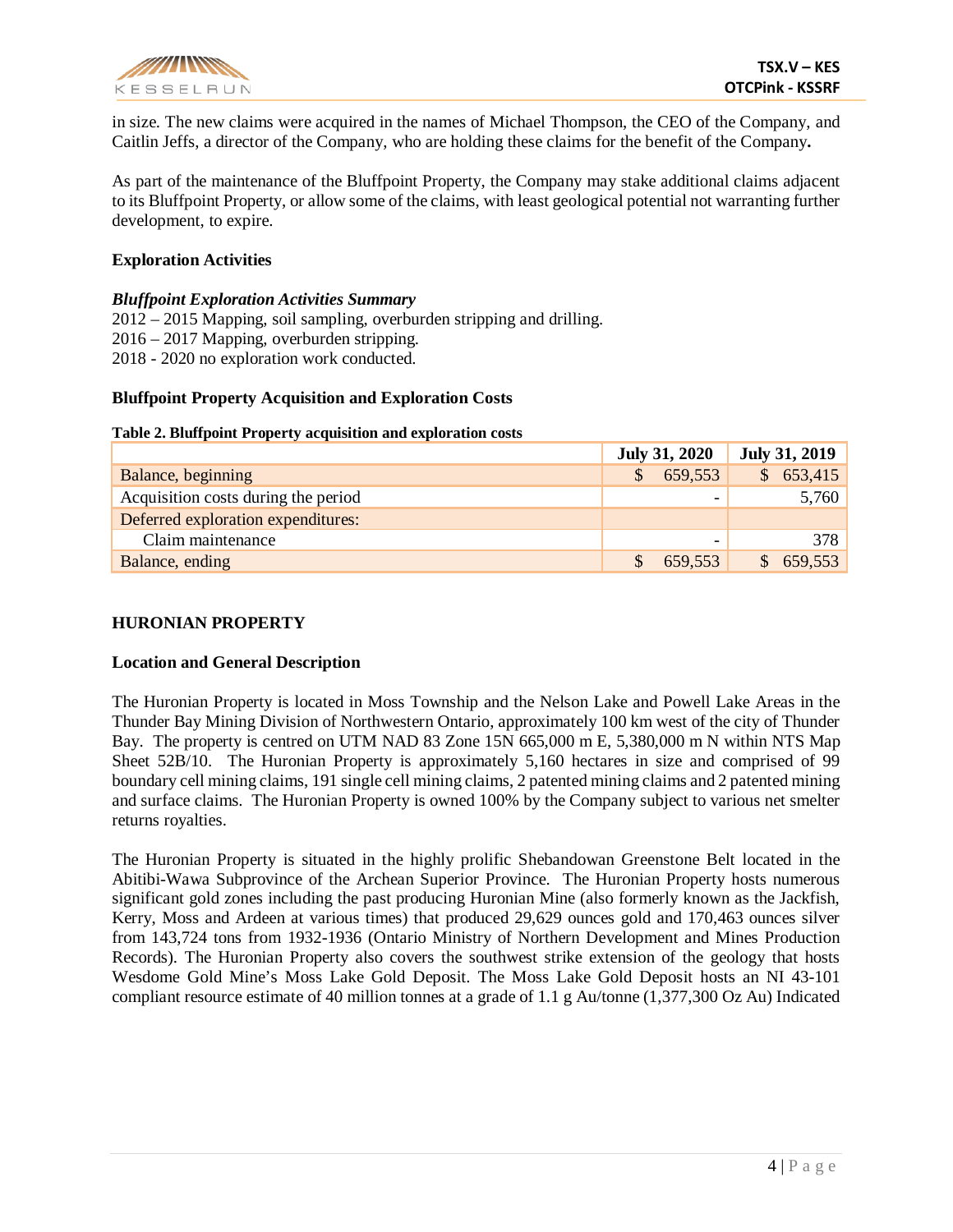

and an additional 50 million tonnes at a grade of 1.1 g Au/tonne (1,751,600 Oz Au) Inferred (Moss Lake Gold Mines NR February 20, 2013).

### **Acquisition**

On June 28, 2016, the Company entered into a purchase agreement to acquire a 100% interest in the Huronian Gold Project (the "Huronian Property") from Chalice Gold Mines Limited and its wholly owned subsidiary, Coventry Resources Ontario Inc., and Pele Mountain Resources Inc. and its wholly-owned subsidiary, Pele Gold Corporation (the "Vendors"). In consideration for the purchase, the Company issued the Vendors 4,000,000 common shares. The Huronian Property is subject to net smelter return royalties ("NSR") in varying amounts to the Vendors and legacy vendors. The Company retains a right to purchase portions of the NSRs for varying amounts to the Vendors and legacy vendors as well as a right of first refusal for the remaining NSRs.

On February 15, 2017, the Company entered into a purchase agreement with an arms-length party to acquire a 100% interest in a key mining claim adjacent to the Huronian Property. In consideration for the purchase, the Company issued 200,000 shares of the Company's common stock and made a one-time payment of \$20,000. The claim was added to the Huronian Property.

### **Exploration Activities**

#### *Huronian Exploration Activities Summary*

2016 - 2019 Mapping, overburden stripping and magnetic geophysical surveys. 2020 Mapping, overburden stripping and drilling.

| <b>Hole ID</b>  | From (m) | To(m) | Interval (m) | Au $(g/t)$ | Zone   |
|-----------------|----------|-------|--------------|------------|--------|
| 20HUR001        | 126.0    | 134.8 | 8.8          | 1.5        | Fisher |
| including       | 132.0    | 133.7 | 1.7          | 4.6        |        |
| 20HUR002        | 4.4      | 61.9  | 57.5         | 1.1        | Fisher |
| including       | 6.3      | 11.0  | 4.7          | 6.5        |        |
| which includes  | 6.3      | 8.2   | 1.9          | 9.2        |        |
| including       | 57.0     | 61.9  | 4.9          | 2.9        |        |
| which includes  | 60.0     | 61.9  | 1.9          | 6.0        |        |
| which includes  | 60.8     | 61.9  | 1.1          | 9.9        |        |
| 20HUR003        | 6.0      | 63.0  | 57.0         | 1.8        | Fisher |
| including       | 6.0      | 20.0  | 14.0         | 6.5        |        |
| which includes  | 7.0      | 14.0  | 7.0          | 12.6       |        |
| which includes  | 7.0      | 12.2  | 5.2          | 15.7       |        |
| which includes  | 7.0      | 9.5   | 2.5          | 26.0       |        |
| which includes  | 7.0      | 8.0   | 1.0          | 52.3       |        |
| <b>20HUR004</b> | 12.0     | 57.1  | 45.1         | 6.2        | Fisher |
| including       | 15.6     | 31.1  | 15.5         | 14.6       |        |
| which includes  | 15.6     | 20.5  | 4.9          | 42.1       |        |
| which includes  | 18.3     | 20.5  | 2.2          | 79.9       |        |
| including       | 40.4     | 42.7  | 2.3          | 7.6        |        |
| including       | 53.4     | 56.2  | 2.8          | 6.1        |        |
| <b>20HUR005</b> | 31.7     | 76.0  | 44.3         | 0.6        | Fisher |
| including       | 70.0     | 76.0  | 6.0          | 2.1        |        |

#### **2020 Drill Program**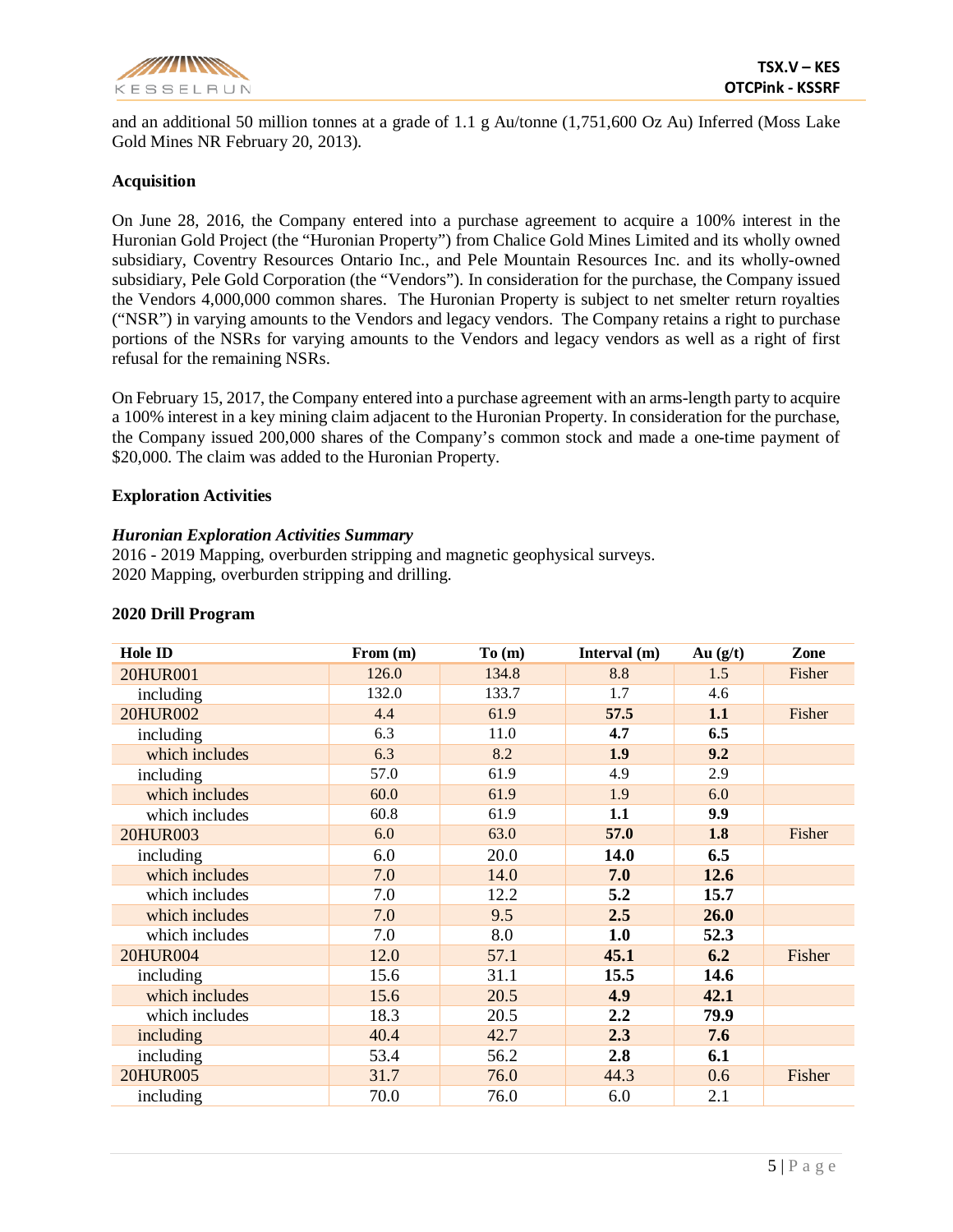

| <b>20HUR006</b> | 14.0 | 17.6 | 3.6  | 3.1  | Fisher        |
|-----------------|------|------|------|------|---------------|
| 20HUR007        | 18.1 | 26.0 | 7.9  | 2.2  | Fisher        |
| including       | 20.8 | 25.3 | 4.5  | 3.6  |               |
| 20HUR008        | 72.0 | 79.5 | 7.5  | 0.6  | Fisher        |
| 20HUR009        | 77.6 | 82.9 | 5.3  | 0.5  | Fisher        |
| 20HUR010        | 61.0 | 81.2 | 20.2 | 0.6  | Fisher        |
| 20HUR011        | 74.0 | 87.0 | 13.0 | 2.9  | Fisher        |
| including       | 74.0 | 74.7 | 0.7  | 21.8 |               |
| including       | 83.2 | 85.4 | 2.2  | 9.3  |               |
| 20HUR012        | 30.5 | 46.0 | 15.5 | 0.5  | Fisher        |
| 20HUR013        |      |      |      | nsv  | n/a           |
| 20HUR014        | 12.1 | 47.4 | 35.3 | 1.0  | Fisher N      |
| including       | 12.1 | 31.7 | 19.6 | 1.8  |               |
| which includes  | 27.0 | 31.7 | 4.7  | 7.1  |               |
| which includes  | 29.5 | 31.7 | 2.2  | 14.1 |               |
| which includes  | 29.5 | 30.7 | 1.2  | 22.2 |               |
| which includes  | 30.2 | 30.7 | 0.5  | 40.7 |               |
| 20HUR015        | 6.4  | 65.0 | 58.6 | 0.5  | Fisher N      |
| including       | 6.4  | 35.3 | 28.9 | 0.9  |               |
| which includes  | 19.9 | 35.3 | 15.4 | 1.6  |               |
| which includes  | 19.9 | 22.9 | 3.0  | 7.3  |               |
| which includes  | 21.5 | 22.9 | 1.4  | 14.9 |               |
| which includes  | 21.5 | 22.3 | 0.8  | 23.2 |               |
| 20HUR016        |      |      |      | nsv  | n/a           |
| 20HUR017        | 16.0 | 19.2 | 3.2  | 1.0  | <b>Z17 HW</b> |
|                 | 78.0 | 79.0 | 1.0  | 11.4 | Z17           |

*(1)Widths are drill indicated core length as insufficient drilling has been undertaken to determine true widths at this time. Average grades are calculated with un-capped gold assays as insufficient drilling has been completed to determine capping levels for higher grade gold intercepts.* 

## **Property Acquisition and Exploration Costs**

#### **Table 3. Huronian Property acquisition and exploration costs**

|                                              | <b>July 31, 2020</b>      | <b>July 31, 2019</b> |
|----------------------------------------------|---------------------------|----------------------|
| Balance, beginning                           | \$1,825,125               | \$1,821,551          |
| Deferred exploration expenditures            |                           |                      |
| Assaying                                     | 5,512                     |                      |
| Camp and travel                              | 27,065                    |                      |
| Claim maintenance                            | 1,618                     | 2,000                |
| Equipment use/rental                         | 61,063                    |                      |
| Geology                                      | 142,288                   | 1,574                |
| Sub-total, deferred exploration expenditures | 237,546                   |                      |
| Balance, ending                              | $\mathbb{S}$<br>2,062,671 | \$1,825,125          |

# **QUALITY ASSURANCE (QA/QC)**

The Company implemented a quality control program to comply with industry best practices for sampling, chain of custody and analyses. Certified gold reference standards, blanks and duplicates are inserted at the core processing site as part of the QA/QC program in addition to the control samples inserted by the lab. Samples are prepared and analyzed by Activation Laboratories in Thunder Bay. Samples are analyzed for gold using Fire Assay-AA techniques. Samples returning over 10 g/t gold are analyzed using Fire Assay-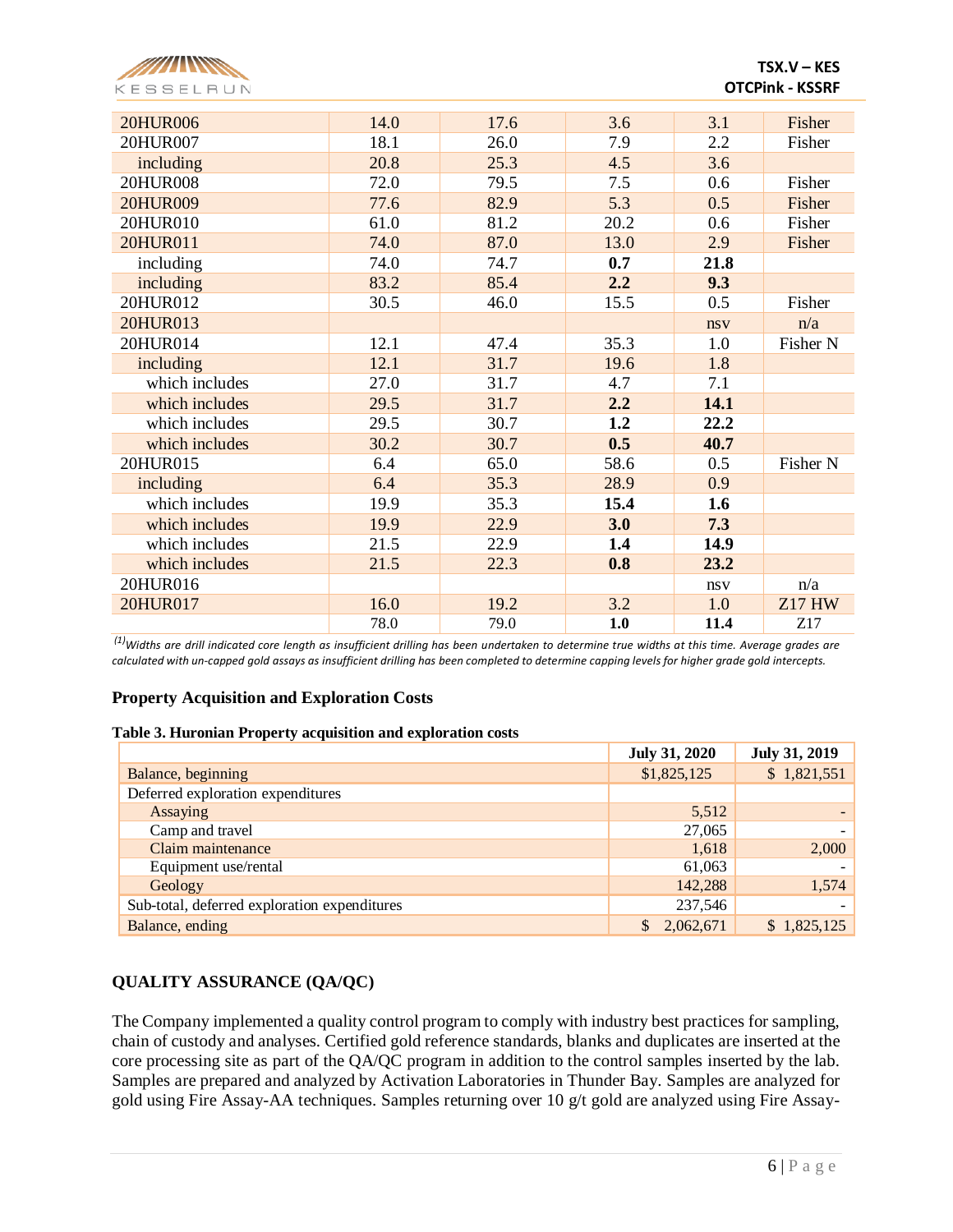

Gravimetric methods. Selected samples are also analyzed with a standard 1 kg metallic screen fire assay. All results reported herein have passed QA/QC protocols.

The planning, execution, and monitoring of the Company's quality control programs are under the supervision of Michael Thompson, P. Geo., President and Chief Executive Officer of Kesselrun.

### **COMMITMENTS**

In order to keep the Bluffpoint Property and the Huronian Property in good standing, the Company is required to complete certain annual exploration activities. The cost of these exploration activities is determined based on the size of the claims. The Company continuously monitors status of its claims; and should it decide that the exploration of certain claims within a property is not in the Company's best interests at any given year, the Company retains the right to drop such claims.

### **QUALIFIED PERSON**

Michael Thompson, P. Geo., President and Chief Executive Officer of Kesselrun, is the Qualified Person responsible for the Bluffpoint Property and the Huronian Property projects as defined by National Instrument 43-101.

#### **SELECTED ANNUAL INFORMATION**

|  | Table 4. Comparison of financial condition |
|--|--------------------------------------------|
|--|--------------------------------------------|

|                                               | Year<br>ended<br><b>July 31, 2020</b> | Year<br>ended<br>July 31, 2019 | Year<br>ended<br><b>July 31, 2018</b> |  |  |
|-----------------------------------------------|---------------------------------------|--------------------------------|---------------------------------------|--|--|
| Net and comprehensive income/(loss)           | $\mathcal{S}$<br>170,273              | (820, 758)                     | \$(1,200,330)                         |  |  |
| $Income/(loss)$ per share – basic and diluted | 0.00                                  | (0.02)                         | (0.03)                                |  |  |
| Total assets                                  | 4,486,016                             | 3,572,361                      | 4,303,283                             |  |  |

## **RESULTS OF OPERATIONS**

During the year ended July 31, 2020, the Company reported a net income of \$170,273 as compared to net loss of \$820,758 the Company incurred during the year ended July 31, 2019.

During the year ended July 31, 2020, the Company's operating expenses increased by \$53,398, from \$229,890 the Company incurred during the year ended July 31, 2019, to \$283,288 the Company incurred during the year ended July 31, 2020. The largest factor that contributed to the increase in operating expenses was attributed to \$31,447 increase in share-based compensation. During the year ended July 31, 2020, the Company granted options to acquire up to 500,000 shares of its common stock at \$0.05 per share to its directors, officers and a consultant, which resulted in \$30,659 in share-based compensation. During the year ended July 31, 2019, the Company did not grant any new options, and recognized a recovery of \$788 on the vested portion of an option to acquire up to 300,000 shares of its common stock the Company granted to its consultant in its Fiscal 2018 year; the recovery resulted from a decrease in the share price. The second largest factor contributing to the increase was associated with filing and regulatory fees, which increased by \$11,370, or 85%, from \$13,450 the Company incurred during the year ended July 31, 2019, to \$24,820 the Company incurred during the year ended July 31, 2020; the increase was in-part associated with regulatory fees payable on closing of flow-through private placement. The Company's accounting and audit-related fees increased by \$8,727, from \$33,634 the Company incurred during the year ended July 31, 2019, to \$42,361 the Company incurred during the year ended July 31, 2020; the increase was associated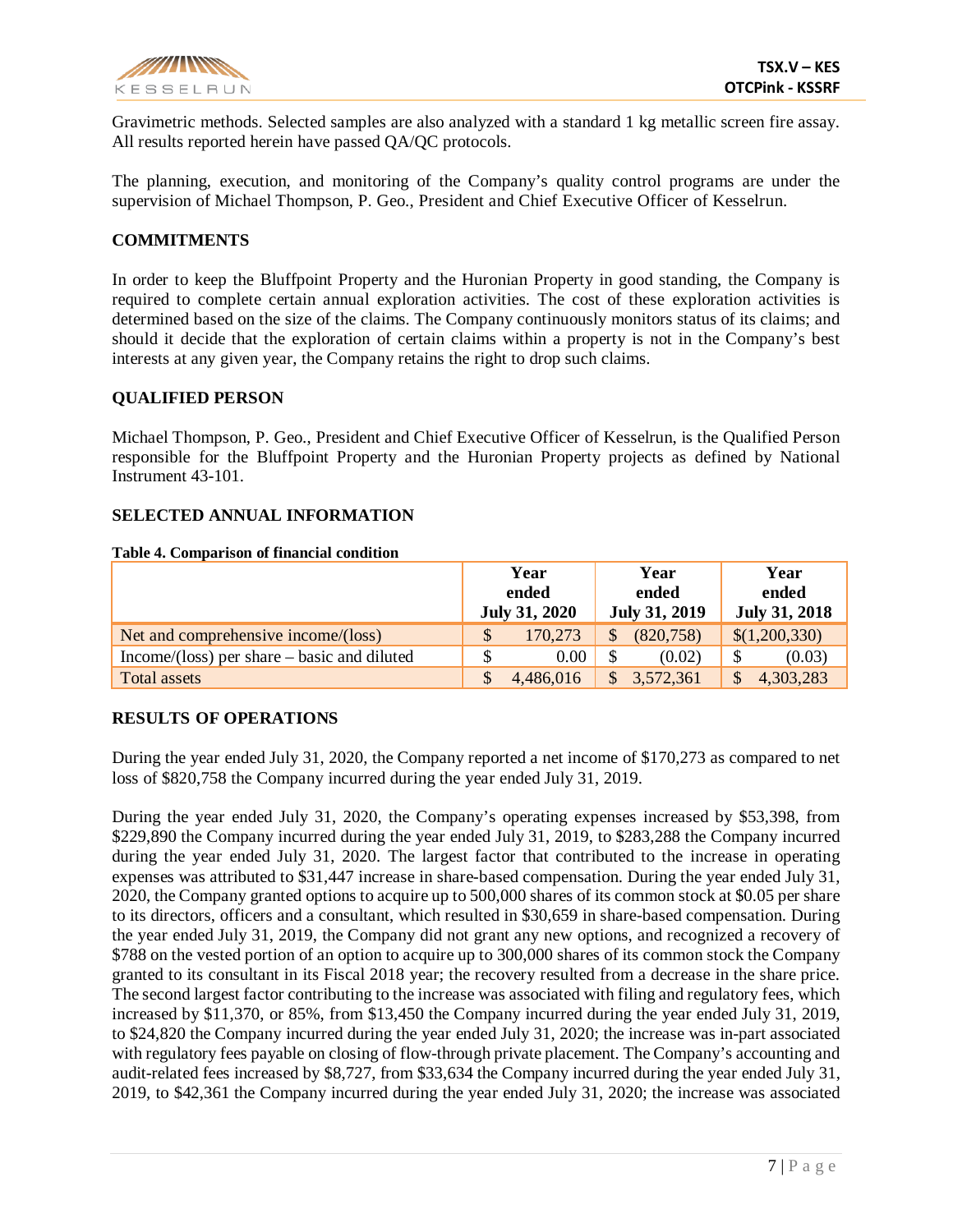

with higher audit and audit-related fees. The Company's legal fees and advertising and promotion expenses increased by \$1,770 and \$1,074, respectively, to \$1,770 and \$4,962.

Above noted increases were in part offset by decreased consulting fees of \$84,000, which decreased by \$2,500, as compared to prior year, and by decreased office expenses, which for the year ended July 31, 2020, totalled \$4,072, as compared to \$5,505 for the year ended July 31, 2019.

In addition to the regular business operating expenses, the Company's overall net income for the year ended July 31, 2020, was effected by \$383,875 unrealized gain on the Company's marketable securities represented by First Mining Shares ("FM Shares") (2019 – loss of \$611,275), which resulted from an increase in price of FM Shares from \$0.27 at July 31, 2019, to \$0.495 at July 31, 2020. This increase was further effected by \$77,322 realized gain on the sale of marketable securities (2019 - \$27,437). In addition, the Company accrued \$7,636 in interest on the note payable the Company issued to Fladgate Exploration Consulting Corporation ("Fladgate") (2019 - \$7,030).

### **Summary of Quarterly Results**

Results for the most recently completed financial quarters are summarized in the tables below:

| Period ended     | Net and comprehensive<br>income/(loss) | Income/(loss) per share;<br>basic and diluted |
|------------------|----------------------------------------|-----------------------------------------------|
| July 31, 2020    | 522,802<br>$\mathbb{S}$                | \$<br>0.01                                    |
| April 30, 2020   | (105, 357)<br>S                        | (0.00)<br>S                                   |
| January 31, 2020 | $\frac{1}{2}$<br>(49, 586)             | \$<br>(0.00)                                  |
| October 31, 2019 | (197, 586)<br>S                        | \$<br>(0.01)                                  |
| July 31, 2019    | \$<br>(43,160)                         | \$<br>(0.00)                                  |
| April 30, 2019   | (404, 618)<br>\$                       | \$<br>(0.01)                                  |
| January 31, 2019 | $\mathcal{S}$<br>211,117               | \$<br>0.01                                    |
| October 31, 2018 | \$<br>(584,097)                        | (0.02)                                        |

#### **Table 5. Summary of quarterly results**

# **Liquidity and Capital Resources**

As at July 31, 2020, the Company had \$770,570 (July 31, 2019 - \$197,131) in cash, current assets of \$1,763,792 (July 31, 2019 - \$1,087,683) and current liabilities of \$602,248 (July 31, 2019 - \$507,526) with working capital of \$1,161,544 (July 31, 2019 – \$580,157). The largest component of the Company's current assets was attributed to \$957,825 equity investment in 1,935,000 FM Shares (July 31, 2019 - \$873,450 equity investment in 3,235,000 FM Shares). Other current assets included GST receivable totalling \$7,940, and prepaid expenses totalling \$27,457. During the year ended July 31, 2020, the Company's operations were supported by \$376,822 cash received from the sale of 1,300,000 FM Shares and by \$645,700 the Company received on subscription to the Company's flow-through units.

Aside from the sale of FM Shares and cash generated from private placement financing, the Company does not have any additional sources of immediate cash flows. Should the Company require additional financing to continue exploration of its current mineral claims, acquire additional claims, and to support general operating activities, the Company may sell any part of its equity investment in FM Shares, or may choose to offer its equity securities, primarily through private placements for cash.

The Company has not pledged any of its assets as security for loans, or otherwise is not subject to any debt covenants. Based on current information, the Company anticipates that its working capital is sufficient to meet its expected ongoing obligations for the coming year.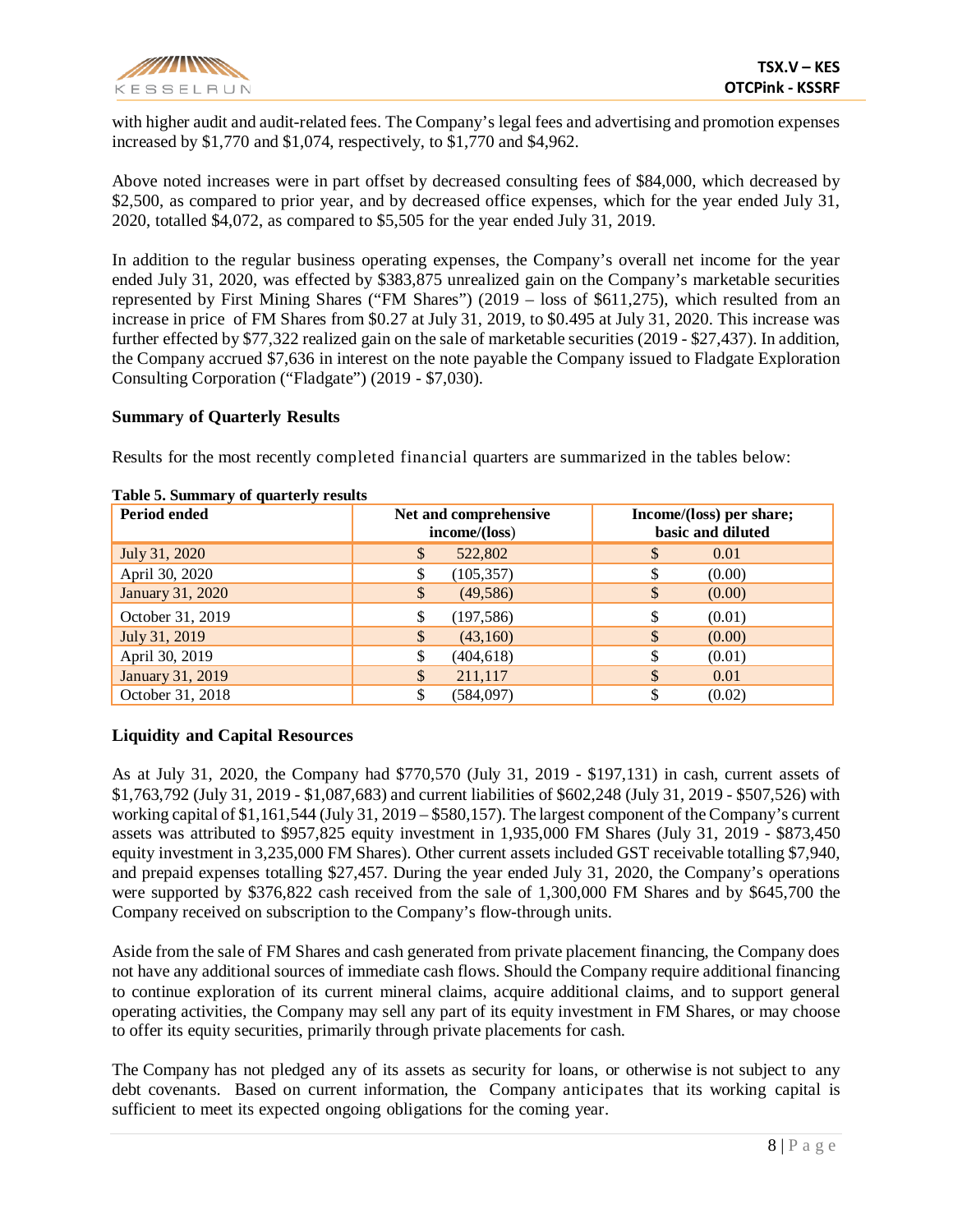

### **Transactions with Related Parties**

Related parties include the directors, officers, key management personnel, close family members and entities controlled by these individuals. Key management personnel are those having authority and responsibility for planning, directing and controlling the activities of the Company as a whole.

During the years ended July 31, 2020 and 2019, the Company had the following transactions with related parties:

#### **Table 6. Related Party Transactions**

|                                                                                                | Year ended July 31, |         |    |        |
|------------------------------------------------------------------------------------------------|---------------------|---------|----|--------|
| 2020                                                                                           |                     |         |    | 2019   |
| Fladgate, for exploration and evaluation expenditures <sup>(1)</sup>                           |                     | 237.546 | \$ | 9,712  |
| Da Costa Management Corp., for accounting, consulting,<br>and administrative services $^{(2)}$ |                     | 72,000  | \$ | 72,000 |
| Flyrock Capital, for management fees <sup>(3)</sup>                                            |                     | 60,000  |    | 60,000 |

 $(1)$  Fladgate is a full-service geological consulting firm with over 30 employees/contractors, which conducts all mineral exploration activities on behalf of the Company. Fladgate invoices the Company periodically when exploration is active at competitive industry standard rates. Fladgate is part owned by Michael Thompson, Chief Executive Officer and a director of Kesselrun and Caitlin Jeffs, a director of Kesselrun, each owning 33.33% of Fladgate.

(2) Da Costa Management Corp. is a private company owned by John da Costa, Chief Financial Officer and a director of Kesselrun.

 $^{(3)}$  Flyrock Capital (1796795 Ontario Inc.) is a private company owned by Michael Thompson.

The balances due to related parties consist of amounts owed directly to the officers and directors of the Company and to private companies controlled by the officers and directors of the Company. These amounts are unsecured, non-interest bearing and due on demand. At July 31, 2020, the balance payable to related parties was \$485,936 (2019 - \$404,245).

At July 31, 2020, the Company was indebted to Fladgate Exploration Consulting Corporation ("Fladgate"), a private company controlled by certain directors and officers of the Company, in the amount of \$99,374 (2019 - \$91,738) under the loan payable. The loan bears interest at 8% per annum compounded monthly, is unsecured and due on demand. During the year ended July 31, 2020, the Company recorded interest expense of \$7,636 (2019 - \$7,030).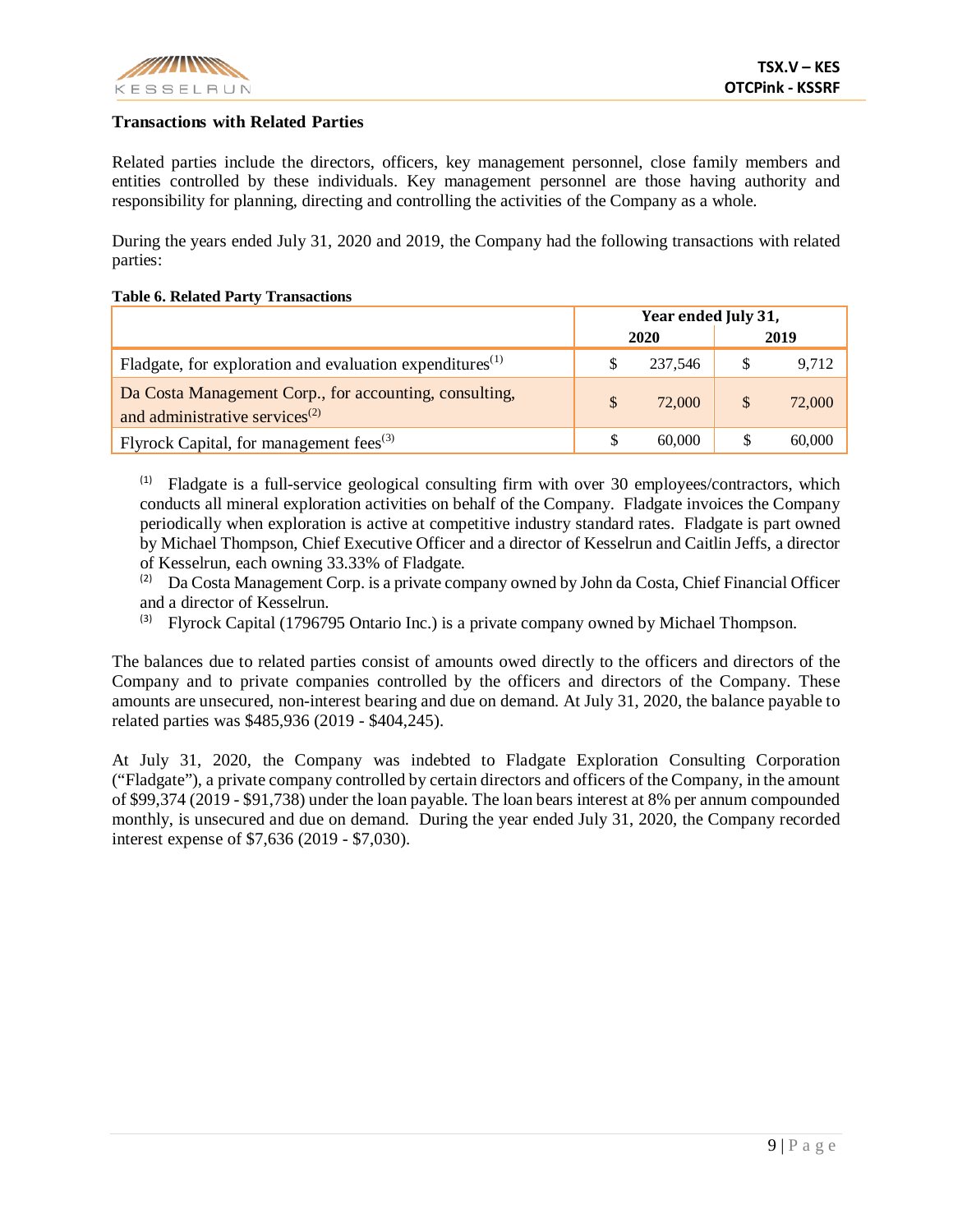

# **OUTSTANDING SHARE DATA**

| <b>Type</b>            | <b>Amount</b> | <b>Conditions</b>                                                                                                                                                      |
|------------------------|---------------|------------------------------------------------------------------------------------------------------------------------------------------------------------------------|
| Common shares          | 50,039,805    | Issued and outstanding                                                                                                                                                 |
| Warrants               | 3,897,500     | Exercisable into 3,897,500 common shares at a price of \$0.12 per<br>share until July 10, 2021                                                                         |
| <b>Broker Warrants</b> | 430,325       | Exercisable into 430,325 common shares at a price of \$0.12 per<br>share until July 10, 2021                                                                           |
| Stock options          | 300,000       | Exercisable into 300,000 common shares at a price of \$0.06 per<br>share until April 13, 2021                                                                          |
| <b>Stock options</b>   | 1,650,000     | Exercisable into 1,650,000 common shares at a price of \$0.10<br>per share until December 21, 2022                                                                     |
| Stock options          | 500,000       | Exercisable into 500,000 common shares at a price of \$0.05 per<br>share until January 16, 2025. Of the $500,000$ options issued $25,000$<br>vest on January 16, 2021. |
| <b>Stock options</b>   | 650,000       | Exercisable into 650,000 common shares at a price of \$0.30 per<br>share until August 10, 2025                                                                         |
| Stock options          | 350,000       | Exercisable into 350,000 common shares at a price of \$0.40 per<br>share until August 26, 2022                                                                         |
| <b>Stock options</b>   | 250,000       | Exercisable into 250,000 common shares at a price of \$0.40 per<br>share until October 15, 2022                                                                        |
|                        | 58,067,630    | Total shares outstanding (fully diluted)                                                                                                                               |

# **Table 7. Share Data**

## **Brokered Private Placement of up to \$5,000,000**

On November 16, 2020, the Company announced an agreement with Red Cloud Securities Inc. ("Red Cloud") to act as lead agent on behalf of a syndicate of agents (the "Agents") to sell, on a fully marketed, private placement basis, up to \$5,000,000 (the "Offering"). The Offering will consist of \$2,000,00 raised from sale of the units of the Company at a price of \$0.22 per unit (the "HD Units"), with the remaining balance to be comprised of the sale of any combination of flow-through common shares of the Company (the "FT Shares") at a price of \$0.25 per FT Share, and flow-through units of the Company (the "CFT Units") sold to charitable flow-through purchasers at a price of \$0.305 per CFT Unit.

Each HD Unit shall be comprised of one common share in the capital of the Company (each a "Common Share") and one half of one Common Share purchase warrant (each a "Warrant"). Each CFT Unit shall be comprised of one FT Share and one half of one Warrant. Each whole Warrant shall be exercisable into one Common Share at a price of \$0.33 at any time on or before the date which is 24 months after the closing date of the Offering.

The Company granted Red Cloud an option, exercisable up to 48 hours prior to the closing date, to sell additional securities in any combination of HD Units, FT Shares, and CFT Units at the offering prices to raise additional gross proceeds of up to \$1,000,000.

The net proceeds raised from the Offering will be used for the exploration and advancement of the Huronian and Bluffpoint projects and for general working capital purposes. Proceeds from the sale of FT Shares will be used to incur "Canadian exploration expenses" as defined in subsection 66.1(6) of the Income Tax Act and "flow through mining expenditures" as defined in subsection 127(9) of the Income Tax Act.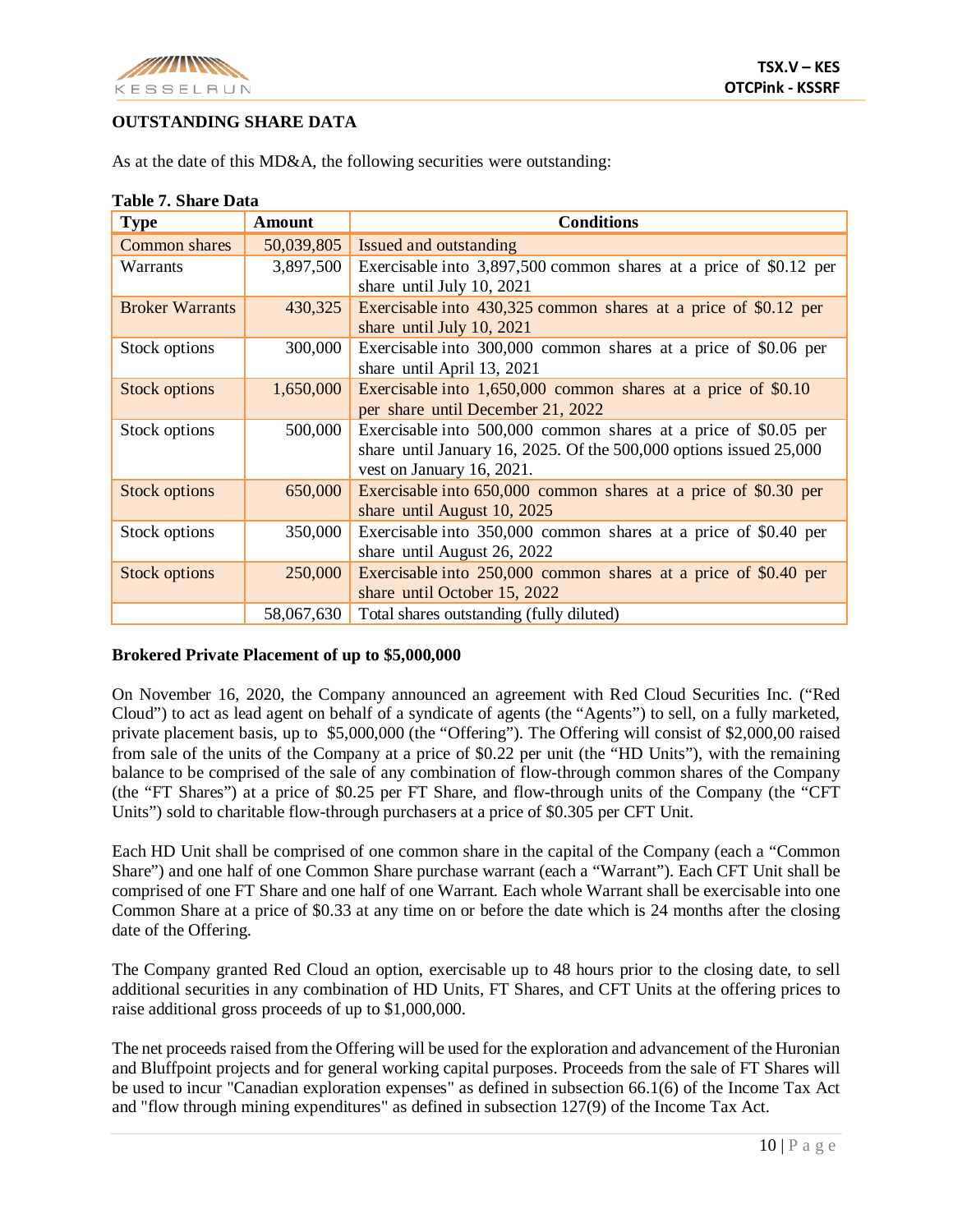

### **Off-Balance Sheet Arrangements**

The Company has no off-balance sheet arrangements.

# **SIGNIFICANT ACCOUNTING POLICIES**

All significant accounting policies adopted by the Company have been described in the notes to the audited financial statements for the year ended July 31, 2020.

#### **Adoption of New Accounting Standards**

IFRS 16, *Leases*, establishes a comprehensive framework for recognition, measurement and classification of leases and requires lessees to recognize assets and liabilities for most leases. It has replaced International Accounting Standard ("IAS") 17, *Leases* and related interpretations. The Company has adopted IFRS 16 using the modified retrospective approach on August 1, 2019, and determined that the Company did not have any arrangements meeting the definition of a lease under IFRS 16. The adoption of IFRS 16 did not result in any adjustment to the opening statement of financial position on August 1, 2019.

### **RISKS AND UNCERTAINTIES**

The Company's activity of natural resource exploration is considered to be very high risk. Companies in this industry are subject to many and varied kinds of risks, including, but not limited to, environmental, commodity prices, political and economic, with some of the most significant risks and uncertainties affecting the Company being the following in addition to other risks disclosed in this MD&A:

- Substantial expenditures are required to explore for mineral reserves and the chances of identifying economical reserves are extremely small;
- The Company expects to continue to incur losses from operations unless and until such time as any of its mineral properties enter into commercial production and generate sufficient revenues to fund its continuing operations;
- The junior resource market, where the Company raises funds, is extremely volatile and there is no guarantee that the Company will be able to raise funds as and when required;
- Although the Company has taken steps to verify title to the mineral properties in which it has an interest, there is no guarantee that the property will not be subject to title disputes or undetected defects; and
- The Company is subject to the laws and regulations relating to environmental matters, including provisions relating to reclamation, discharge of hazardous material and other matters. The Company conducts its exploration activities in compliance with applicable environmental protection legislation and is not aware of any existing environmental problems related to its properties that may cause material liability to the Company.
- The Company is cognizant of the rapid expansion of the COVID-19 pandemic and the resulting global implications. To date, there have been no disruptions to the Company's day-to-day operations. However, the Company cautions that the potential future impact of any restrictions on the Company's operations is currently unknown but could be significant.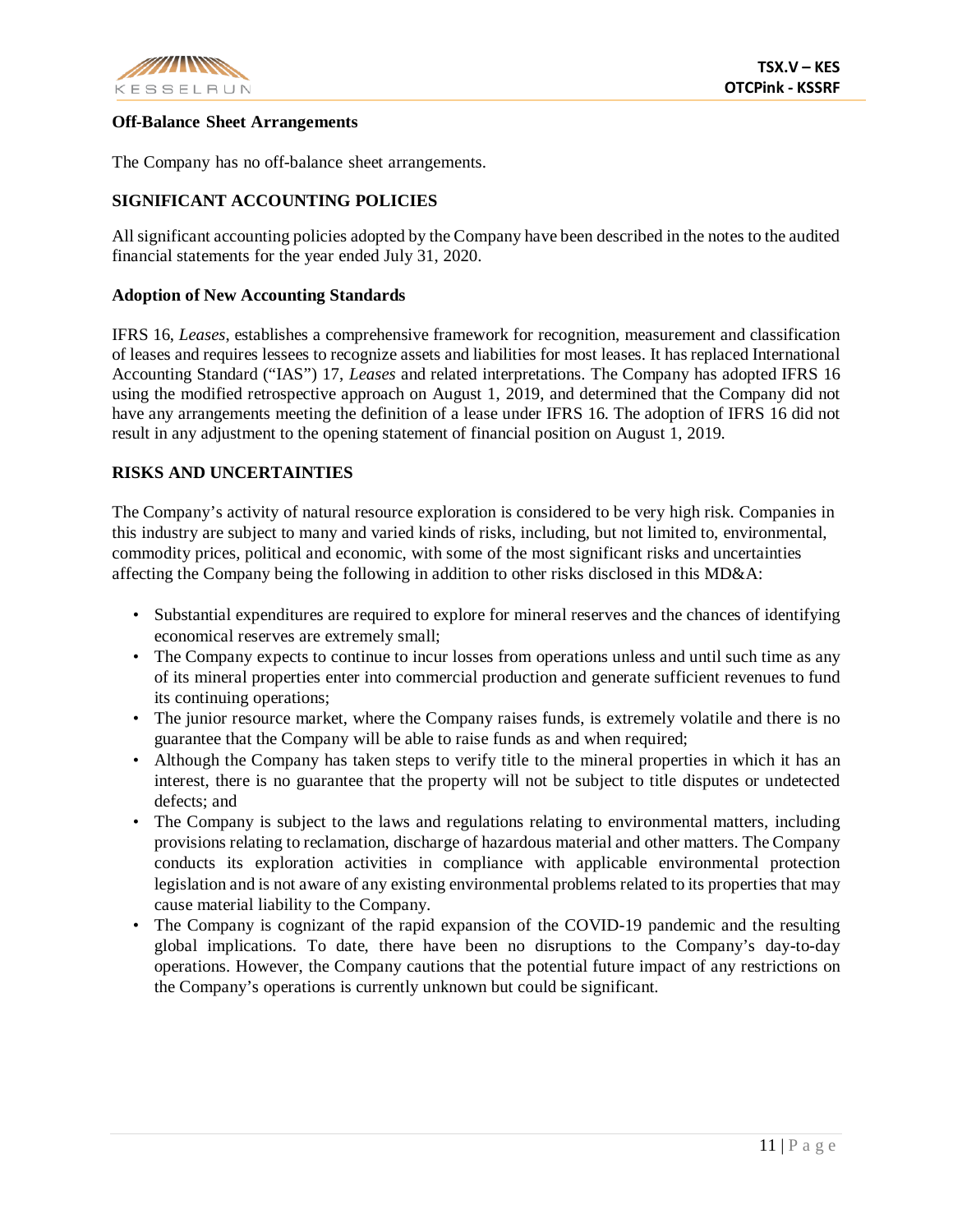

## **Financial Instruments**

## **Fair value**

Financial instruments measured at fair value are classified into one of three levels in the fair value hierarchy according to the relative reliability of the inputs used to estimate the fair values. The three levels of the fair value hierarchy are:

Level 1 – Unadjusted quoted prices in active markets for identical assets or liabilities;

Level 2 – Inputs other than quoted prices that are observable for the asset or liability, either directly or indirectly; and

Level 3 – Inputs that are not based on observable market data.

The fair value of cash and marketable securities is measured based on level 1 inputs of the fair value hierarchy.

The estimated fair value of financial liabilities approximates their carrying values due to the short-term nature of these instruments.

### **Capital management**

The Company manages its capital to safeguard the Company's ability to continue as a going concern, to ensure future benefits to stakeholders, and to have sufficient funds on hand for business opportunities as they arise.

The Company considers the items included in share capital as capital. The Company manages the capital structure and adjusts it in the light of changes in economic conditions and the risk characteristics of the underlying assets. In order to maintain or adjust the capital structure, the Company may issue new shares through short-term prospectuses, private placements, sell assets, incur debt, or return capital to shareholders. As at the date of the filing of this MD&A, the Company does not have any debt that is subject to externally imposed capital requirements.

The Company is exposed to various financial instrument risks and assesses the impact and likelihood of this exposure. These risks include liquidity risk, credit risk, and market risk. Where material, these risks are reviewed and monitored by the Board of Directors.

a) Liquidity risk

Liquidity risk is the risk that the Company will not be able to meet its financial obligations as they fall due. The Company ensures that there are sufficient funds to meet its short-term business requirements, considering its anticipated cash flows from operations and its holdings.

b) Credit risk

Credit risk is the risk of potential loss to the Company if a customer or counterparty to a financial instrument fails to meet its contractual obligations. The Company's credit risk is limited to the carrying amount on the statement of financial position and arises from the Company's cash, which is held with a high-credit quality financial institution. As such, the Company's credit risk exposure is minimal.